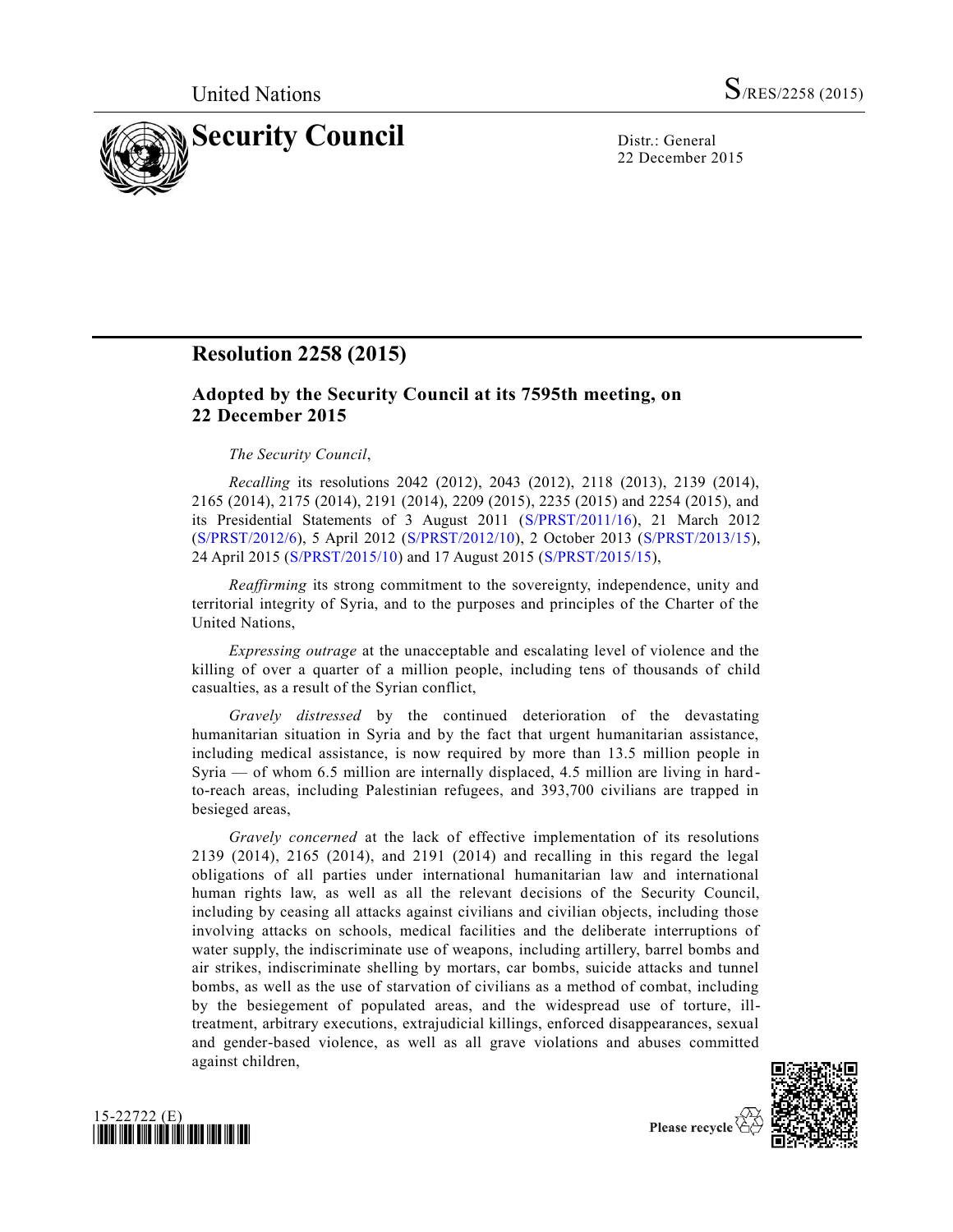*Expressing its grave concern* that areas of Syria are under the control of the Islamic State in Iraq and the Levant (ISIL, also known as Daesh), and Al Nusrah Front (ANF) and about the negative impact of their presence, violent extremist ideology and actions on stability in Syria and the region, including the devastating humanitarian impact on the civilian populations which has led to the displacement of hundreds of thousands of people, reaffirming its resolve to address all aspects of the threat posed by ISIL (also known as Daesh), ANF and all other individuals, groups, undertakings and entities associated with Al-Qaida, and other terrorist groups, as determined by the United Nations Security Council, and as may further be agreed by the International Syria Support Group (ISSG) and endorsed by the UN Security Council, and calling for the full implementation of Security Council resolutions 2170 (2014), 2178 (2014), 2199 (2015), 2249 (2015) and 2253 (2015), and noting its Presidential Statements of 28 July 2014 [\(S/PRST/2014/14\)](http://undocs.org/S/PRST/2014/14), 19 November 2014 [\(S/PRST/2014/23\)](http://undocs.org/S/PRST/2014/23), and 29 May 2015 [\(S/PRST/2015/11\)](http://undocs.org/S/PRST/2015/11),

*Expressing grave concern* also at the movement of foreign terrorist fighters and other terrorists and terrorist groups into and out of Syria and reiterating its call on all States to take steps, consistent with international law, to prevent and suppress the flow of foreign terrorist fighters to ISIL, ANF and all other individuals, groups, undertakings and entities associated with ISIL or Al-Qaida, and other terrorist groups, as determined by the United Nations Security Council, and as may further be agreed by the International Syria Support Group (ISSG) and endorsed by the UN Security Council,

*Reaffirming* the primary responsibility of the Syrian authorities to protect the population in Syria and, reiterating that parties to armed conflict must take all feasible steps to protect civilians, and recalling in this regard its demand that all parties to armed conflict comply fully with the obligations applicable to them under international law related to the protection of civilians in armed conflict, including journalists, media professionals and associated personnel,

*Strongly condemning* the arbitrary detention and torture of individuals in Syria, notably in prisons and detention facilities, as well as the kidnappings, abductions, hostage taking and forced disappearances, and demanding the immediate end of these practices and the release of all arbitrarily detained persons starting with women and children, as well as sick, wounded and elderly people including United Nations and humanitarian personnel and journalists,

*Recalling* its strong condemnation in resolution 2175 (2014) of all forms of violence and intimidation to which those participating in humanitarian operations are increasingly exposed, as well as attacks on humanitarian convoys and acts of destruction and looting of their assets, and its urging of all parties involved in an armed conflict to promote the safety, security and freedom of movement of humanitarian personnel, including medical personnel and humanitarian personnel exclusively engaged in medical duties, and United Nations and its associated personnel and their assets, expressing its admiration at the dedication and commitment of the Syrian Red Crescent volunteers, and other humanitarian workers operating in deeply challenging conditions, and urging all parties to take all appropriate steps to ensure the safety and security of United Nations and associated personnel, those of its specialized agencies, and all other personnel engaged in humanitarian relief activities,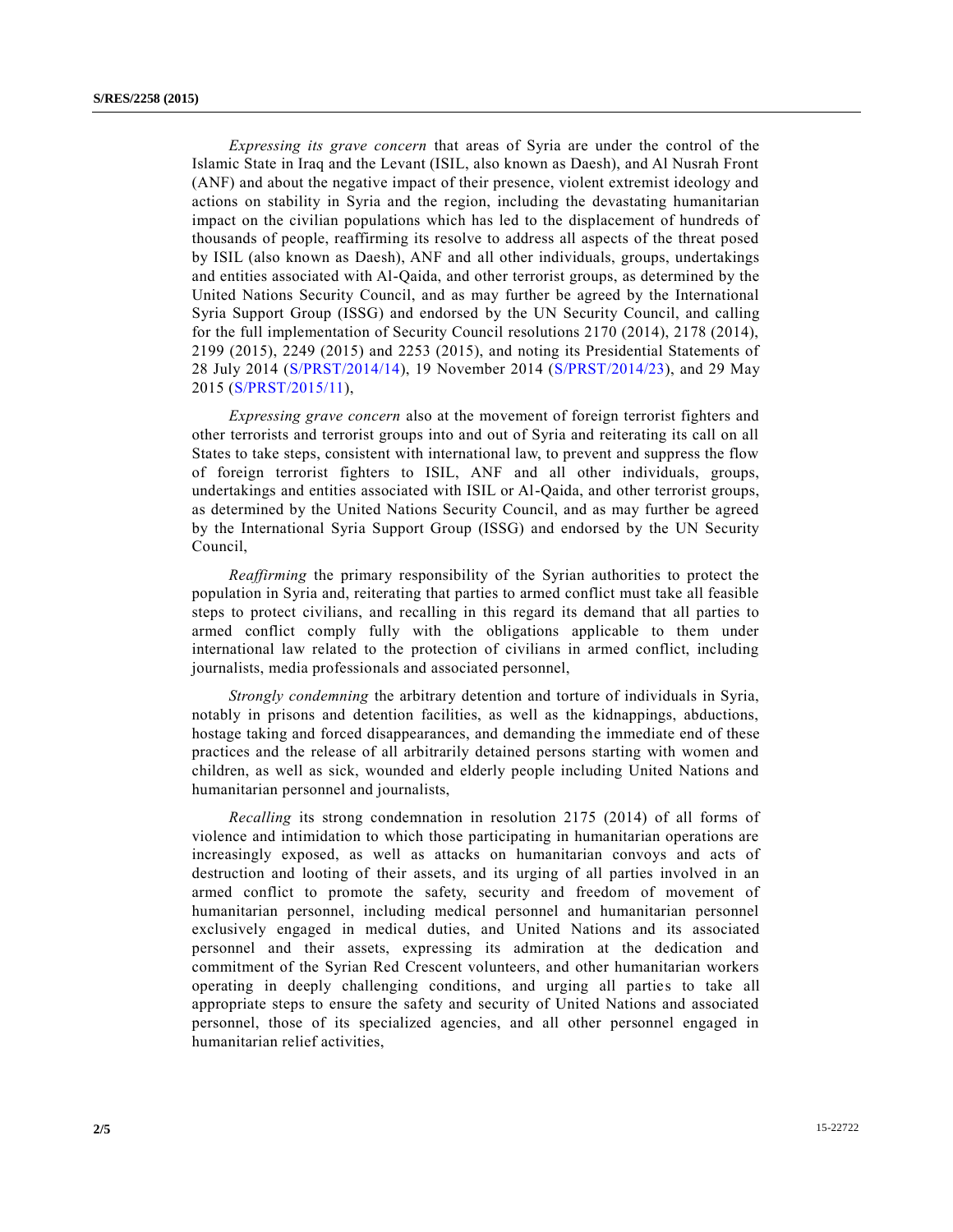*Noting that*, despite all the challenges, since the adoption of resolution 2165 (2014), the United Nations and their implementing partners continue to deliver life saving assistance to millions of people in need in Syria through humanitarian aid delivered across borders, including the delivery of food assistance for over 2.4 million people; non-food items for 1.6 million people; medical supplies for 4.1 million treatments, and water and sanitation supplies for over 1.3 million people,

*Deeply disturbed* by the decline in the number of people reached with humanitarian assistance in hard-to-reach and besieged areas, and expressing grave alarm at the dire situation of the 393,700 civilians trapped in besieged areas in the Syrian Arab Republic, and noting in this regard that in 2015, the United Nations has only been able to reach 3.5 per cent of people in besieged areas with health assistance and 0.7 per cent of people with food assistance per month,

*Expressing grave concern* at all instances of hindrances to the effective delivery of humanitarian assistance, noting that ISIL (also known as Daesh), ANF and all other individuals, groups, undertakings and entities associated with Al-Qaida, are hindering the effective delivery of humanitarian assistance, including to nearly half of the people in hard-to-reach areas and over half of the people in besieged areas, and are responsible for preventing aid delivery through deliberate interference and obstruction,

*Expressing further grave concern* at the continuing and growing impediments to the delivery of humanitarian assistance across conflict lines, including through a decline in convoy approvals by the Syrian authorities, and noting in this regard that as of 31 October, only 27 out of the 91 inter-agency requests made in 2015 by the United Nations had been approved in principle by the Syrian authorities, and that between 2013 and 2015, the percentage of inter-agency convoys approved in principle declined from 65 per cent to 29 per cent,

*Expressing grave concern* that access to medical care continues to be severely restricted, and reiterating the need to respect the principle of medical neutrality, facilitate free passage to all areas for medical personnel, equipment, transport and supplies, including surgical items,

*Reaffirming* the need to support the United Nations and their implementing partners in their efforts to expand the delivery of humanitarian assistance to reach all people in need in Syria, and further reaffirming its decision in resolution 2165 (2014) that all Syrian parties to the conflict shall enable the immediate and unhindered delivery of humanitarian assistance directly to people throughout Syria, by the United Nations and their implementing partners, on the basis of United Nations assessments of need and devoid of any political prejudices and aims, including by immediately removing all impediments to the provision of humanitarian assistance,

*Expressing* its interest in receiving more detailed information from the UN Secretary-General on the delivery of humanitarian assistance by the United Nations and their implementing partners, in accordance with UNSC Resolution 2165,

*Expressing its appreciation* for the work of the United Nations monitoring mechanism in monitoring shipments and confirming their humanitarian nature, in accordance with resolutions 2165 (2014) and 2191 (2014), and commending the mechanism's efforts in facilitating cross-border delivery of humanitarian aid by the United Nations and their implementing partners, and encouraging the United Nations and their implementing partners to continue to take steps to scale up humanitarian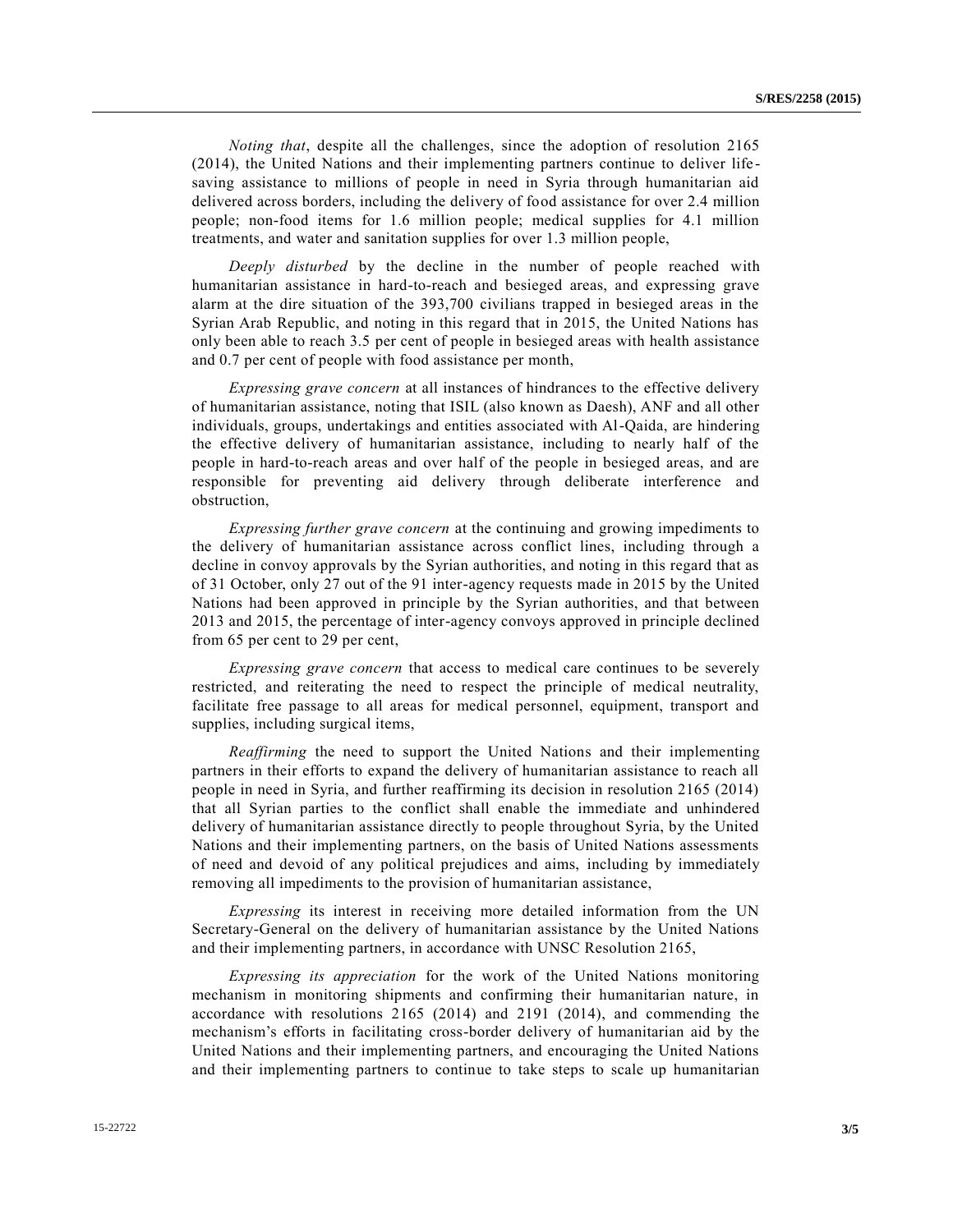deliveries into hard-to-reach and besieged areas, including by using, as effectively as possible, border crossings under resolution 2165 (2014),

*Recalling* the need for all parties to respect the relevant provisions of international humanitarian law and the United Nations guiding principles of humanitarian emergency assistance, and emphasising the importance of upholding the principles of humanity, neutrality, impartiality and independence in the provision of humanitarian assistance, and recalling also the importance of humanitarian deliveries reaching their intended beneficiaries,

*Noting* the role that ceasefire agreements which are consistent with humanitarian principles and international humanitarian law can play in facilitating the delivery of humanitarian assistance in order to help save civilian lives, and welcoming in this regard recent progress on ceasefire agreements in Syria that have benefited the humanitarian situation,

*Expressing grave concern* at the more than 4.2 million refugees, including more than 3.2 million women and children, who have fled Syria as a result of ongoing violence, and recognizing that the continued deterioration of the humanitarian situation in Syria is further contributing to the movement of refugees and poses risks to regional stability,

*Reiterating* its deep appreciation for the significant and admirable efforts that have been made by the countries of the region, notably Lebanon, Jordan, Turkey, Iraq and Egypt, to accommodate Syrian refugees, including the approximately 1.8 million refugees who have fled Syria since the adoption of resolution 2139 (2014), and mindful of the immense costs and social challenges incurred by these countries as a consequence of the crisis,

*Noting with concern* that the international response to the Syrian and regional crisis continues to fall short of meeting the needs as assessed by host governments and the United Nations, therefore urging once again all Member States, based on burden sharing principles, to support the United Nations and the countries of the region, including by adopting medium and long-term responses to alleviate the impact on communities, providing increased, flexible and predictable funding as well as increasing resettlement efforts, and taking note in this regard of the Berlin Communiqué of 28 October 2014, and welcoming the announcement of the Syria Donors Conference in London, which will be generously hosted by the United Kingdom, Germany, Norway, Kuwait and the United Nations in early February 2016,

*Noting with grave concern* that impunity in Syria contributes to widespread violations and abuses of human rights and violations of international humanitarian law, stressing the need to end impunity for these violations and abuses, and re-emphasizing in this regard the need that those who have committed or are otherwise responsible for such violations and abuses in Syria must be brought to justice,

*Emphasizing* that the humanitarian situation will continue to deteriorate further in the absence of a political solution to the crisis,

*Determining* that the deteriorating humanitarian situation in Syria continues to constitute a threat to peace and security in the region,

*Underscoring* that Member States are obligated under Article 25 of the Charter of the United Nations to accept and carry out the Council's decisions,